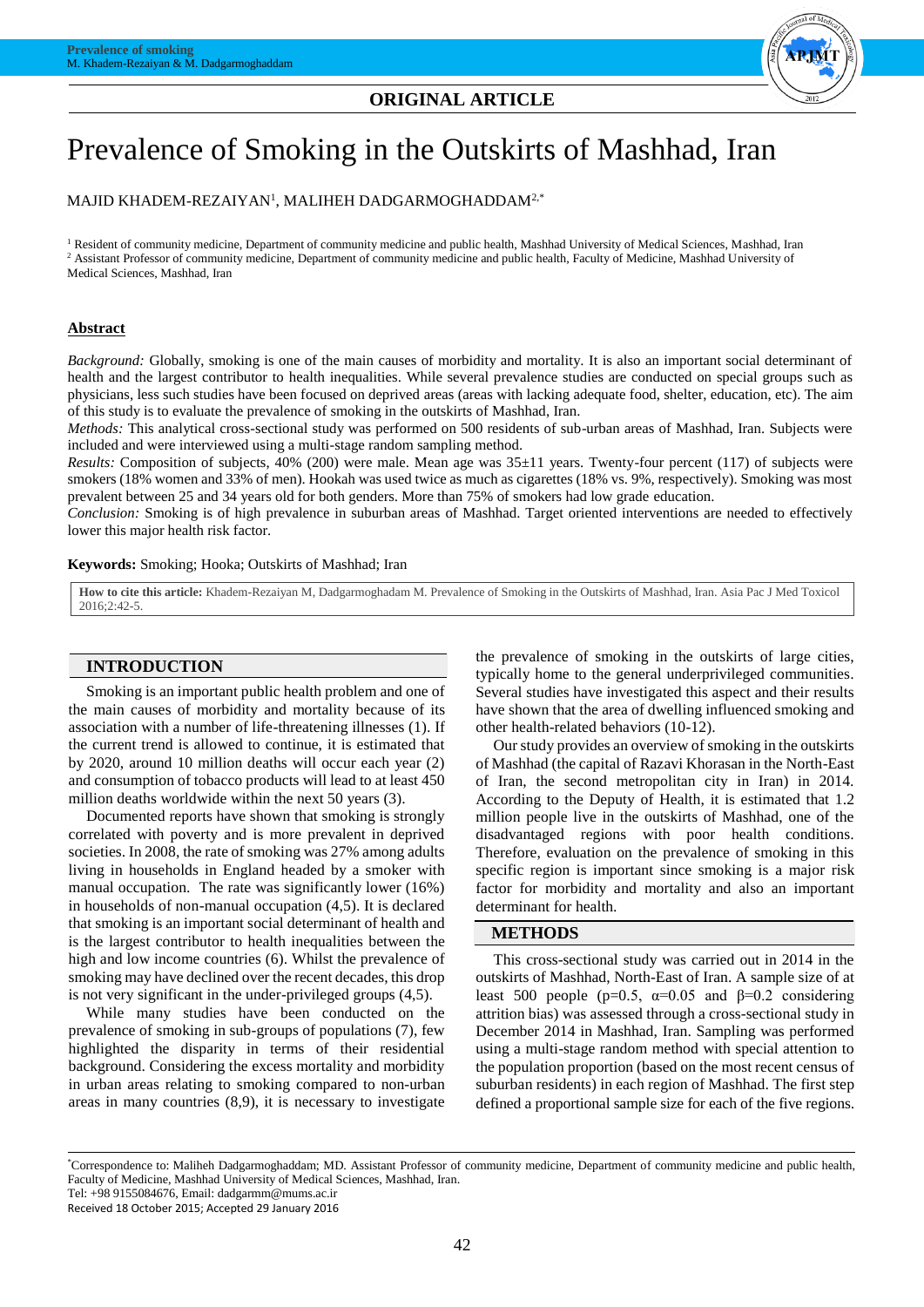The second step was a random selection of five districts in each region. The third step was random selection of a valley subcategory and filling a checklist using a face-to-face interview. Interviewers comprised of two healthcare volunteers in each region familiar with the neighborhood. We held a meeting to reduce inter-observer biases. Sampling process continued until the size of a cluster was fulfilled. There were two inclusion criteria: willingness to participate in the study and age factor (18-65 years old).

The checklist was designed to gather demographic information together with smoking habits.

Data were statistically analyzed using Student T, Mann-Whitney and Chi-squared tests to examine differences and associations between responses. A level of  $p<0.05$  was considered to be statistically significant.

# **RESULTS**

There were 502 participants in this study, of which 40% (200) were male. The mean age was  $35\pm11$  years. Thirty percent were either illiterate or had only elementary education. Only 13% had higher than diploma degree. There was a gender difference in education; women were dominant in two ends of education continuum: 70% (18) of the illiterates and 60% (23) with bachelors were females  $(p=0.02)$ .

Twelve percent (22) of the male participants were jobless. Although 49% (93) were employed, 27% (52) had a temporary job. Eighty percent (234) of females were housewives and only 8% (24) were employed ( $p<0.001$ ).

Twenty-four percent (117) of subjects were smokers (18% of women and 33% of men); 9% smoked cigarettes while `18% smoked hookah. Smoking was most prevalent for those in the age group of 25 to 34 years in both genders. Cigarette smokers were mostly men  $(21\% \text{ vs } 1.7\%)$  (p<0.001), but there was no significant gender difference for hookah (20% vs 17%) (Figure 1). Whereas male subjects smoked daily, the women were recreational smokers, i.e. 2-3 times per month (p=0.012). There was no gender difference for hookah users (Figure 2).

Cigarette smoking was most prevalent among individuals with higher level education (half of all smokers) (p=0.008).



**Figure 1.** Percentage of cigarette and hookah smokers based on the gender



**Figure 2.** Percentage of occasional cigarette and hookah smoking based on gender



**Figure 3.** Percentage of cigarette and hookah usage in different job titles

Seven percent (3) of cigarette smokers were illiterate or subjects with higher than diploma degree. Hookah usage was most prevalent among individuals with elementary or high school degree. However, this difference had a borderline statistical significance ( $p=0.07$ ). Twelve percent (11) of hookah smokers were illiterate or had higher than diploma degree.

Permanent job was a pre-disposing factor for cigarette smoking, as working subjects consisted the majority of smokers (p<0.001). Although nearly half of all hookah smokers were housewives, this was not statistically significant (p=0.9) (Figure 3).

#### **DISCUSSION**

This study was performed in the sub-urban regions of Mashhad to evaluate smoking prevalence. Data indicate that 24% of the study subjects smoked cigarette or hookah. Smoking ratio in both men and women was higher especially among women - than previously reported in other studies in Iran (Shiraz: 26% in men and 3.6% in women; Isfahan: 18.7% in men and 1.3% in women; Mashhad: 17% in men and 2.5% in women, Tehran: 17.5% in men and 9.6% in women, Yazd: 31% in men, Kerman: 33.5% in men and 2.9% in women) (13- 19). This could be due to the target population as this study focused on suburban population while other research were conducted in urban regions.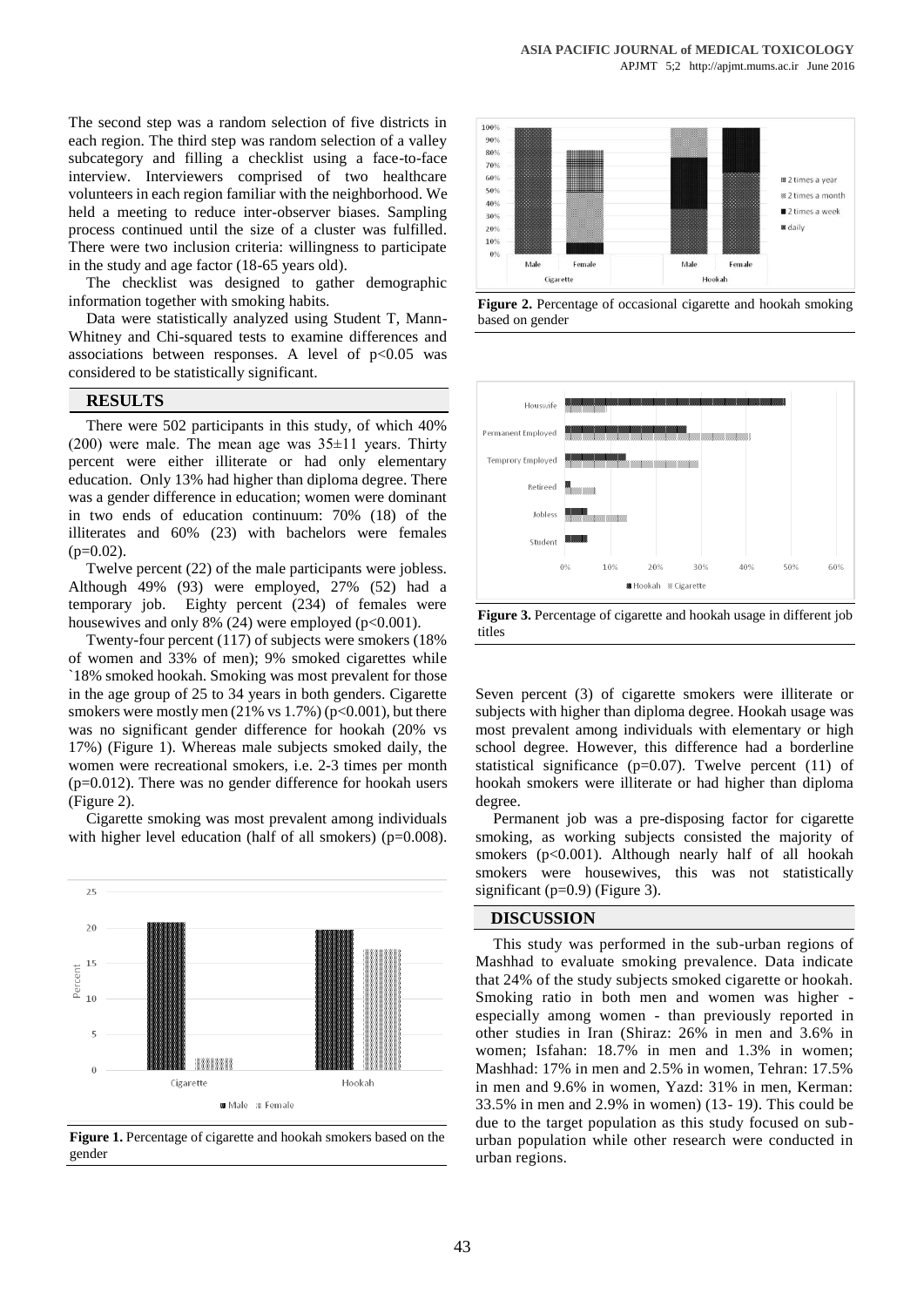In the suburban regions, hookah is not considered as an unhealthy habit and probably remains as a part of lifestyle. However, the large discrepancy in women's smoking rate between urban and suburban regions may also be explained by the conservative Iranian society: smoking is considered an unfavorable practice among females in urban regions unlike other parts of the world (20). Furthermore, these data are based on self-reported smoking, which may lead to some under-reporting in the prevalence of smoking.

Evidence has shown that nearly 11% and 15%, boys and girls respectively, who claimed they were non-smokers but were found to be smokers from plasma cotinine test (14). National surveys have reported the prevalence of smoking to be 35% for men and 7% for women in one study, and 26.6% for men and 4.2% for women in a separate one (21,22). Over all, male smokers out-numbering women has prevailed in China (23), Korea (24), Europa (25) and United States of America (26).

This study supports the previously reported data that the rate of smoking was higher among poorly educated population (16,27).

It also indicates that smoking habits begin earlier in the sub-urban regions. A national study performed in 2005, reported that most smokers were in the 35-44 age group (22). A more recent study has found similar results. (28). However, this study revealed that the age group of  $25 - 34$ constitutes the highest rate.

Similar to this study, the majority of smokers are shown to be cigarette smokers and only a small percentage smoked hookah (14,28). The pattern of smoking was similar to a recent national study (28).

A comprehensive study has estimated that nearly 11,000 deaths were attributed to smoking in 2005. In a regional analysis, in which Iran is considered as four regions (Southeast, North-Northeast, West, Central), an annual 2,100 deaths reportedly happened in the North-Northeast which included Khorasan Razavi province. Smoking has been associated with several adverse effects: a well-known risk factor for non-communicable diseases in adults (29,30), and growth retardation along with other symptoms in children (31,32).

As previously stated, self-reporting of smoking could have caused an under-estimation. We also did not evaluate teenage smoking, which is also of great importances. While most other studies focused merely on cigarette smoking, our study included the use of hookah as well, hence adding strength to the study.

Many studies have stated that knowledge of health particularly in sub-urban areas such as in this region is vital (33), hence, the health authorities must attempt to provide health education to create greater health awareness and reduce the risk factors involved.

# **CONCLUSION**

Cigarette smoking was different according to gender, age group and educational level. Smoking is of high prevalence in suburban areas of Mashhad especially in men. Target oriented interventions are needed to effectively lower this major health risk factor.

# **ACKNOWLEDGEMENT**

This project was under the supervision of the Vice-Chancellor for research at the Mashhad University of Medical Sciences. Special thanks to Dr. Ali Sabbagh Gol for his assistance in data collection.

# **Conflict of Interest:** None to be declared

**Funding and Support:** A research grant from the Mashhad University of Medical Science.

#### **REFERENCES**

- 1. Shankara A, Yuan JM, Koh WP, Lee HP, Yu MC. Morbidity and mortality in relation to smoking among women and men of Chinese ethnicity: The Singapore Chinese Health Study. Eur J Cancer. 2008 Jan;44(1):100–9.
- 2. Public Health Association of South Africa (PHASA) [Internet]. Why is tobacco a public health priority? South Africa: PHASA; 2013 March 8. Available from: https://www.phasa.org.za/why-tobacco-is-a-public-healthpriority/2013
- 3. Corrêa PC, Barreto SM, Passons VM. Smoking-attributable mortality and years of potential life lost in 16 Brazilian capitals, 2003: a prevalence- based study. BMC Public Health. BMC Public Health. 2009 Jun 26; 9:206.
- 4. Robinson S, Bugler C. General Lifestyle Survey 2008. Smoking and drinking among adults, 2008. Newport: Office for National Statistics; 2010. 76p.
- 5. Cavelaars AE, [Kunst AE,](http://www.ncbi.nlm.nih.gov/pubmed/?term=Kunst%20AE%5BAuthor%5D&cauthor=true&cauthor_uid=10775217) [Geurts JJ,](http://www.ncbi.nlm.nih.gov/pubmed/?term=Geurts%20JJ%5BAuthor%5D&cauthor=true&cauthor_uid=10775217) [Crialesi R,](http://www.ncbi.nlm.nih.gov/pubmed/?term=Crialesi%20R%5BAuthor%5D&cauthor=true&cauthor_uid=10775217) [Grötvedt](http://www.ncbi.nlm.nih.gov/pubmed/?term=Gr%C3%B6tvedt%20L%5BAuthor%5D&cauthor=true&cauthor_uid=10775217)  [L,](http://www.ncbi.nlm.nih.gov/pubmed/?term=Gr%C3%B6tvedt%20L%5BAuthor%5D&cauthor=true&cauthor_uid=10775217) [Helmert U,](http://www.ncbi.nlm.nih.gov/pubmed/?term=Helmert%20U%5BAuthor%5D&cauthor=true&cauthor_uid=10775217) et al. Educational differences in smoking: international comparison[. BMJ.](http://www.ncbi.nlm.nih.gov/pubmed/10775217) 2000 Apr 22;320(7242):1102-7.
- 6. Wanless D. Securing good health for the whole population: Final report. London: HM Treasury; 2004.
- 7. Meysamie A, Ghaletaki R, Zhand N, Abbasi M. Cigarette Smoking in Iran. Iranian J Publ Health. 2012;41(2):1-14.
- 8. Khajedaluee M, Dadgar Moghadam M[.Methods and patterns](http://jrh.gmu.ac.ir/files/site1/user_files_6a63b6/maliheh_dadgar-A-10-407-1-e145ee7.pdf)  [of drug abuse among young addict women.](http://jrh.gmu.ac.ir/files/site1/user_files_6a63b6/maliheh_dadgar-A-10-407-1-e145ee7.pdf) [J Research Health](http://jrh.gmu.ac.ir/browse.php?mag_id=7&slc_lang=en&sid=1)  [2013;3\(4\):527-535](http://jrh.gmu.ac.ir/browse.php?mag_id=7&slc_lang=en&sid=1)
- 9. O'Reilly G, O'Reilly D, Rosato M ,Connolly S .Urban and rural variations in morbidity and mortality in Northern Ireland. BMC Public Health. 2007 Jun 26;7:123.
- 10. [Pampel](http://www.ncbi.nlm.nih.gov/pubmed/?term=Pampel%20FC%5Bauth%5D) FC, [Krueger](http://www.ncbi.nlm.nih.gov/pubmed/?term=Krueger%20PM%5Bauth%5D) PM, Denney JT. Socioeconomic Disparities in Health Behaviors. Annu Rev Sociol. 2010 Aug;36:349–370.
- 11. [Ross CE.](http://www.ncbi.nlm.nih.gov/pubmed/?term=Ross%20CE%5BAuthor%5D&cauthor=true&cauthor_uid=10832573) Walking, exercising, and smoking: does neighborhood matter[? Soc Sci Med.](http://www.ncbi.nlm.nih.gov/pubmed/10832573) 2000 Jul;51(2):265-74.
- 12. [Ahmadi J,](http://www.ncbi.nlm.nih.gov/pubmed/?term=Ahmadi%20J%5BAuthor%5D&cauthor=true&cauthor_uid=11783559) [Khalili H,](http://www.ncbi.nlm.nih.gov/pubmed/?term=Khalili%20H%5BAuthor%5D&cauthor=true&cauthor_uid=11783559) [Jooybar R,](http://www.ncbi.nlm.nih.gov/pubmed/?term=Jooybar%20R%5BAuthor%5D&cauthor=true&cauthor_uid=11783559) [Namazi N,](http://www.ncbi.nlm.nih.gov/pubmed/?term=Namazi%20N%5BAuthor%5D&cauthor=true&cauthor_uid=11783559) [Mohammadagaei](http://www.ncbi.nlm.nih.gov/pubmed/?term=Mohammadagaei%20P%5BAuthor%5D&cauthor=true&cauthor_uid=11783559)  [P.](http://www.ncbi.nlm.nih.gov/pubmed/?term=Mohammadagaei%20P%5BAuthor%5D&cauthor=true&cauthor_uid=11783559) Prevalence of cigarette smoking in Iran[. Psychol Rep.](http://www.ncbi.nlm.nih.gov/pubmed/11783559) 2001 Oct;89(2):339-41.
- 13. [Sarraf-Zadegan N,](http://www.ncbi.nlm.nih.gov/pubmed/?term=Sarraf-Zadegan%20N%5BAuthor%5D&cauthor=true&cauthor_uid=15080396) [Boshtam M,](http://www.ncbi.nlm.nih.gov/pubmed/?term=Boshtam%20M%5BAuthor%5D&cauthor=true&cauthor_uid=15080396) [Shahrokhi S,](http://www.ncbi.nlm.nih.gov/pubmed/?term=Shahrokhi%20S%5BAuthor%5D&cauthor=true&cauthor_uid=15080396) [Naderi](http://www.ncbi.nlm.nih.gov/pubmed/?term=Naderi%20GA%5BAuthor%5D&cauthor=true&cauthor_uid=15080396)  [GA,](http://www.ncbi.nlm.nih.gov/pubmed/?term=Naderi%20GA%5BAuthor%5D&cauthor=true&cauthor_uid=15080396) [Asgary S,](http://www.ncbi.nlm.nih.gov/pubmed/?term=Asgary%20S%5BAuthor%5D&cauthor=true&cauthor_uid=15080396) [Shahparian M,](http://www.ncbi.nlm.nih.gov/pubmed/?term=Shahparian%20M%5BAuthor%5D&cauthor=true&cauthor_uid=15080396) [Tafazoli F.](http://www.ncbi.nlm.nih.gov/pubmed/?term=Tafazoli%20F%5BAuthor%5D&cauthor=true&cauthor_uid=15080396) Tobacco use among Iranian men, women and adolescents. [Eur J Public](http://www.ncbi.nlm.nih.gov/pubmed/15080396)  [Health.](http://www.ncbi.nlm.nih.gov/pubmed/15080396) 2004 Mar;14(1):76-8.
- 14. Boshtam M, Rafiei M, SarrafZadegan N, Asgary S, Khalili A.. Smoking prevalence and its combination with some cardiovascular risk factors. Acta Medica Iranica. 2000;38(2):115-20.
- 15. [Boskabady MH,](http://www.ncbi.nlm.nih.gov/pubmed/?term=Boskabady%20MH%5BAuthor%5D&cauthor=true&cauthor_uid=21190149) [Mahmoudinia M,](http://www.ncbi.nlm.nih.gov/pubmed/?term=Mahmoudinia%20M%5BAuthor%5D&cauthor=true&cauthor_uid=21190149) [Eslamizade MJ,](http://www.ncbi.nlm.nih.gov/pubmed/?term=Eslamizade%20MJ%5BAuthor%5D&cauthor=true&cauthor_uid=21190149) [Boskabady](http://www.ncbi.nlm.nih.gov/pubmed/?term=Boskabady%20M%5BAuthor%5D&cauthor=true&cauthor_uid=21190149)  [M,](http://www.ncbi.nlm.nih.gov/pubmed/?term=Boskabady%20M%5BAuthor%5D&cauthor=true&cauthor_uid=21190149) [Shakeri MT,](http://www.ncbi.nlm.nih.gov/pubmed/?term=Shakeri%20MT%5BAuthor%5D&cauthor=true&cauthor_uid=21190149) [Heydari GR.](http://www.ncbi.nlm.nih.gov/pubmed/?term=Heydari%20GR%5BAuthor%5D&cauthor=true&cauthor_uid=21190149) The prevalence of smoking among the population in the city of Mashhad (north east of Iran) and pulmonary function tests among smokers. [Pneumonol Alergol Pol.](http://www.ncbi.nlm.nih.gov/pubmed/21190149) 2011;79(1):21-5.
- 16. Eftekhar Ardebili M, Nassr M, Rassulian M, Ghalebandi MF, Daneshamuz B, Salehi M. Prevalence of Cigarette Smoking in